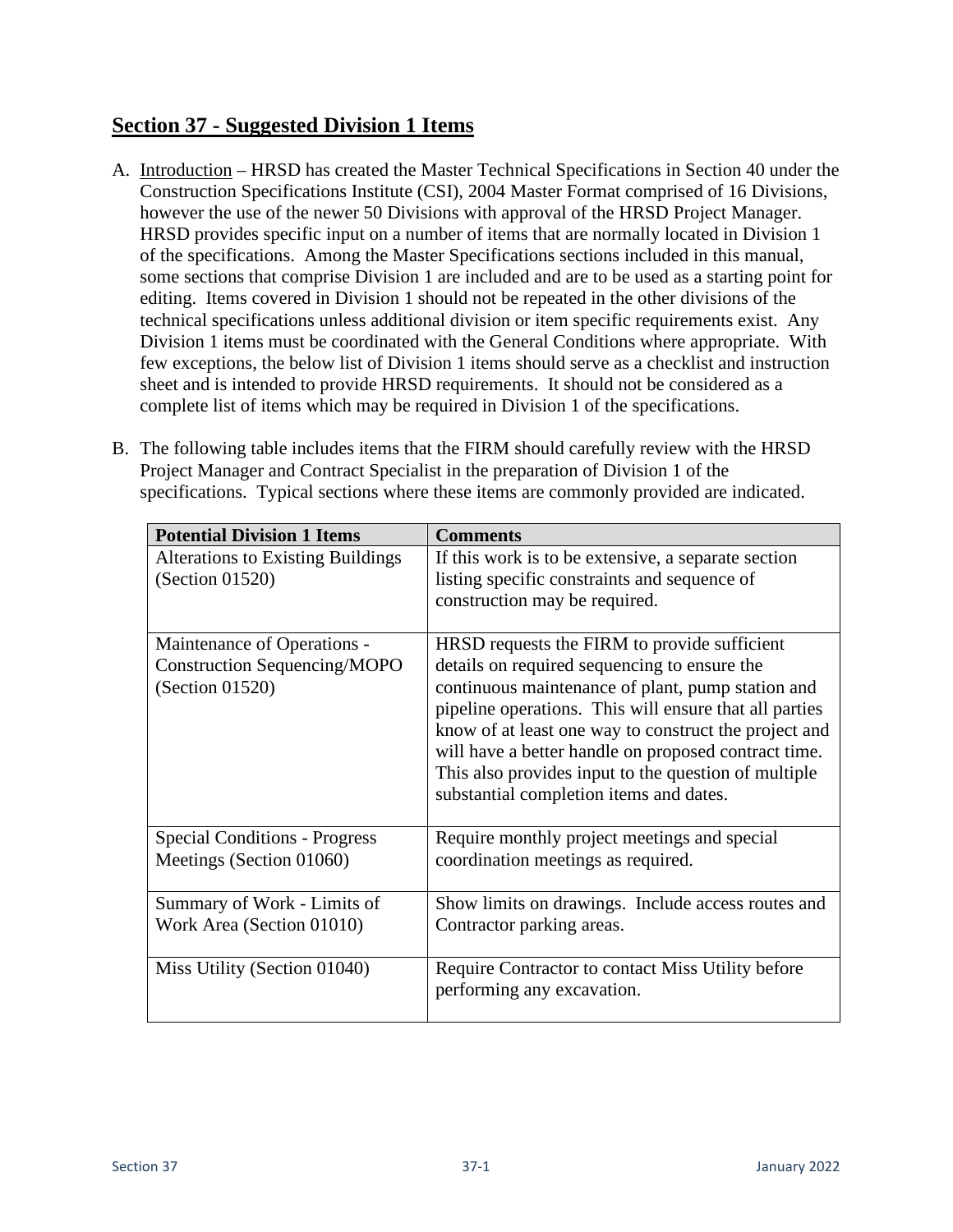| <b>Potential Division 1 Items</b>                                                                                   | <b>Comments</b>                                                                                                                                                                                                                                                                                                                                                                                                                                                                                                               |
|---------------------------------------------------------------------------------------------------------------------|-------------------------------------------------------------------------------------------------------------------------------------------------------------------------------------------------------------------------------------------------------------------------------------------------------------------------------------------------------------------------------------------------------------------------------------------------------------------------------------------------------------------------------|
| <b>Special Conditions - Notification</b><br>of Property Owners (Section<br>01060)                                   | Clarify with HRSD's Public Information Specialist<br>whether the Contractor or the FIRM will be<br>responsible for notifying all easement owners or<br>adjacent property owners who will be affected by<br>the project at least seven (7) calendar days in<br>advance of work.                                                                                                                                                                                                                                                |
| Number of Sets of Plans and<br>Specifications to be Provided to<br>Contractor (List in Supplementary<br>Conditions) | Estimate a "reasonable" number or consider<br>providing reproducibles if the Contractor desires<br>format other than digital.                                                                                                                                                                                                                                                                                                                                                                                                 |
| Submittals – Operation and<br>Maintenance Manuals (Section<br>01340)                                                | Contractor should provide a complete indexed<br>Operation and Maintenance Manual. Correct all<br>copies after startup to represent final record<br>conditions. Provide final record version in PDF<br>format per <b>HRSD</b> Design and Construction<br>Standards.                                                                                                                                                                                                                                                            |
| Maintenance of Operations -<br><b>Partial Use of Facilities</b><br>(Section 01520)                                  | If multiple startups are anticipated, provide specifics<br>and address in liquidated damages and contract<br>times sections of the specifications.                                                                                                                                                                                                                                                                                                                                                                            |
| Summary of Work - Permits and<br>Fees (Section 01010)                                                               | Highlight any permits requiring bonds or for which<br>plan approval has been received. Identify what fees<br>and who is responsible for. Include copies of<br>VDOT, Railroad, Corps of Engineers or other<br>permits which have been obtained for the project.<br>Advise Contractor of existing HRSD permits and<br>requirements. Contractor required to obtain storm<br>water permit for construction activities. If fees<br>cannot be reasonably determined prior to bid,<br>consider direct reimbursement by change order. |
| <b>Record Documents (Section</b><br>01323)                                                                          | FIRM is responsible for final Record Drawings to<br>HRSD. Require Contractor to keep records and<br>submit to FIRM to assist in preparation of final<br>Record Drawings. Require periodic review of<br>Contractor markups by FIRM.                                                                                                                                                                                                                                                                                            |
| <b>Safety and Security Requirements</b>                                                                             | Refer to Section 22 – "HRSD Safety Programs" in<br>the standards manual.                                                                                                                                                                                                                                                                                                                                                                                                                                                      |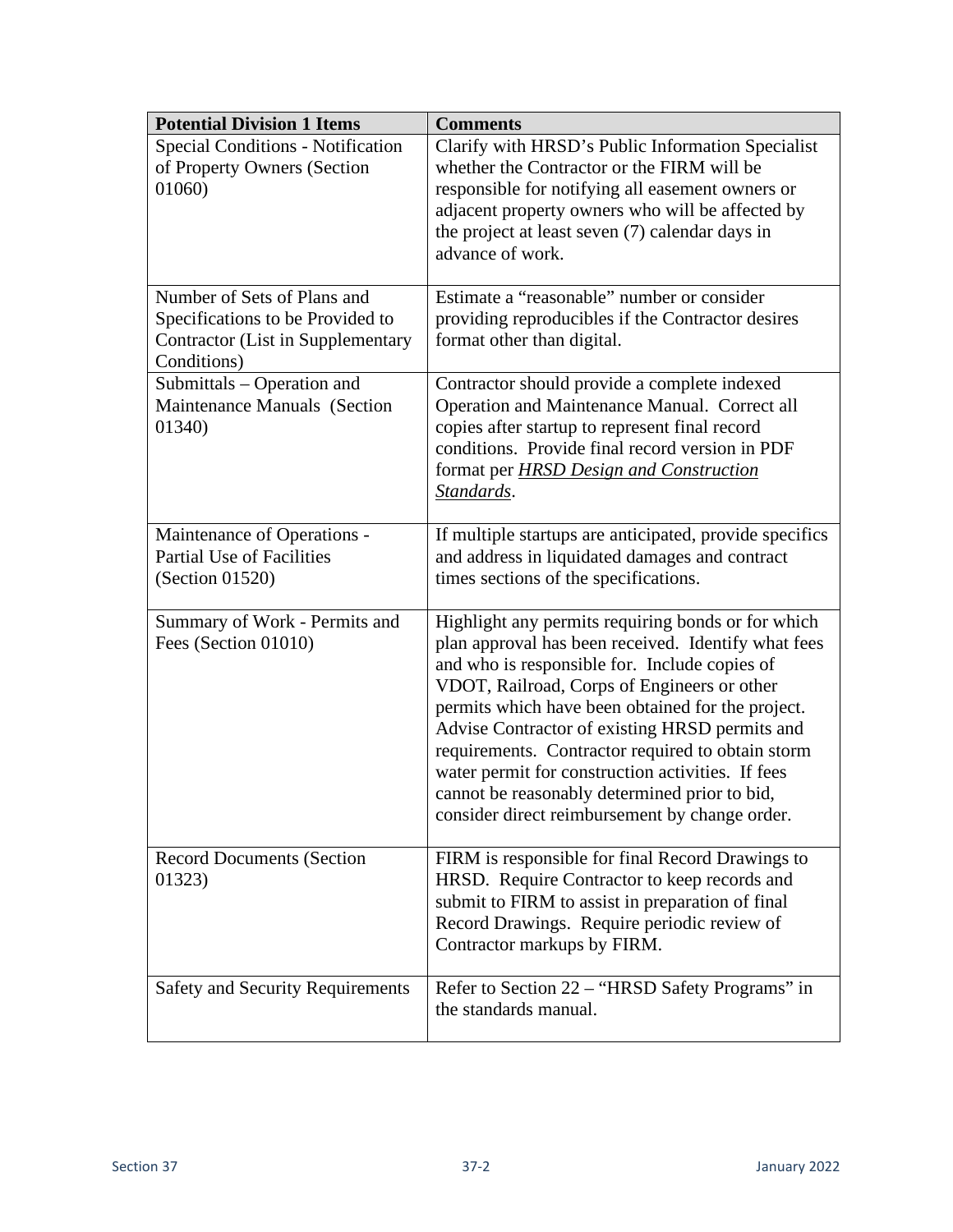| <b>Potential Division 1 Items</b>                                   | <b>Comments</b>                                                                                                                                                                                                                                                                                                               |
|---------------------------------------------------------------------|-------------------------------------------------------------------------------------------------------------------------------------------------------------------------------------------------------------------------------------------------------------------------------------------------------------------------------|
| Schedules (Covered in General<br>Conditions)                        | Require a scheduling method appropriate for the<br>project. It is essential that the Contractor develop a<br>well thought out schedule that is used to build the<br>project rather than creating a schedule that is<br>submitted only to meet specification requirement<br>and not used to manage project work.               |
| Submittals (Section 01340)                                          | HRSD requires one complete set of all shop<br>drawings when issued. The inspector shall also keep<br>a complete set that will be turned over to HRSD<br>upon completion of the project. If multiple HRSD<br>sites are involved in the project, additional sets<br>(paper or digital) of approved drawings may be<br>required. |
| Substitutions (Covered in General<br>Conditions)                    | Add special requirements for submissions on<br>substitutions.                                                                                                                                                                                                                                                                 |
| Special Conditions - Surveys and<br>Layout (Section 01060)          | FIRM to provide baseline and benchmarks.<br>Contractor to provide detailed project layout based<br>on baseline and benchmarks, Contractor to have any<br>benchmarks or property markers damaged or<br>destroyed during construction reset by a surveyor<br>licensed in Virginia.                                              |
| <b>Special Conditions - Temporary</b><br>Facilities (Section 01060) | HRSD will provide access points for power and<br>water and provide reasonable quantities without<br>charge at developed sites; Contractor to provide at<br>undeveloped sites. Contractor to provide own<br>temporary sanitary services at all sites. Contractor<br>to provide own telephone service.                          |
| Testing Labs (Soils, Concrete,<br>Asphalt Testing) (N/A)            | FIRM shall competitively acquire services of an<br>independent testing lab under Professional Services<br>Agreement additional services and provide one copy<br>of test reports to HRSD. Contractor may be required<br>to provide concrete cylinder storage boxes or other<br>support.                                        |
| Traffic Control (Section 01060)                                     | Refer to Permits.                                                                                                                                                                                                                                                                                                             |